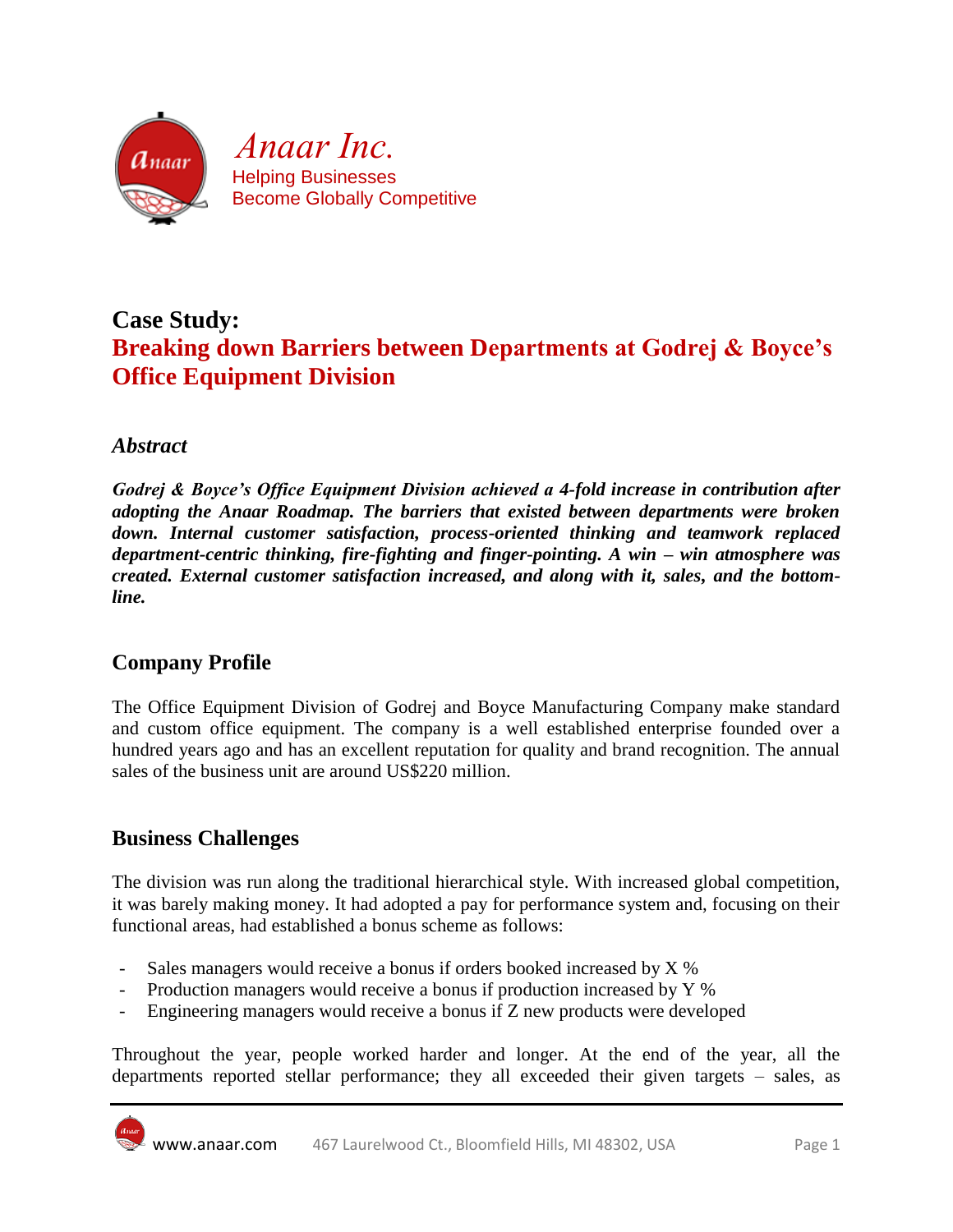measured by orders booked, were higher than X %; goods produced, as measured by the sales value of production, was greater than Y %; more than Z new products were released for production. All the managers were looking forward to a hefty bonus.

However, they were shocked to learn from the finance manager that there were no profits to distribute by way of bonuses; the stores manager reported that the warehouse was overflowing with products waiting to be dispatched; regional sales managers reported that customers had to wait longer to get their orders filled and that only one new product was introduced into the market.

How could this happen? All the employees worked very hard throughout the year and exceeded their objectives!

The answer lies in the fact that every department focused on meeting their own objectives. The sales people focused on increasing the orders booked – they booked a large number of custom orders, orders that require extra treatment in the plant (totally valid and approved customization; no rules were broken); production managers focused on maximizing production through large batch sizes and fewer product changeovers on the production line; planning meetings witnessed a higher level of conflict between sales and production people. The plant was jam packed with finished goods, which adversely affected working capital turns and increased the cost of carrying the finished goods. Design engineers developed new products they were most excited about, not necessarily the ones for which there was a market. Everyone worked very hard indeed!

### **Introduction of the Anaar Roadmap**

The Anaar Roadmap was introduced at the Office Equipment Division. After going through training on Anaar's philosophy and methodologies, the management team recognized that the primary causes for their business challenges were due to a lack of teamwork, a rigid departmentalization of the workforce, and a highly bureaucratic decision-making process.

Anaar's guiding principles were adopted; several improvement projects were initiated; several problems that existed for years were solved by following the 7-stage Anaar Continuous Improvement Process.

## **Breaking Down Silos – the Anaar Strategy Integration Process**

After P. D. Lam was appointed as president of the business unit, the Anaar Strategy Integration Process (ASIP) was utilized to develop next year's Annual Business Plan (ABP). The teambased and process-focused ASIP approach helped break down barriers that existed between departments and created teamwork at the highest levels of the organization.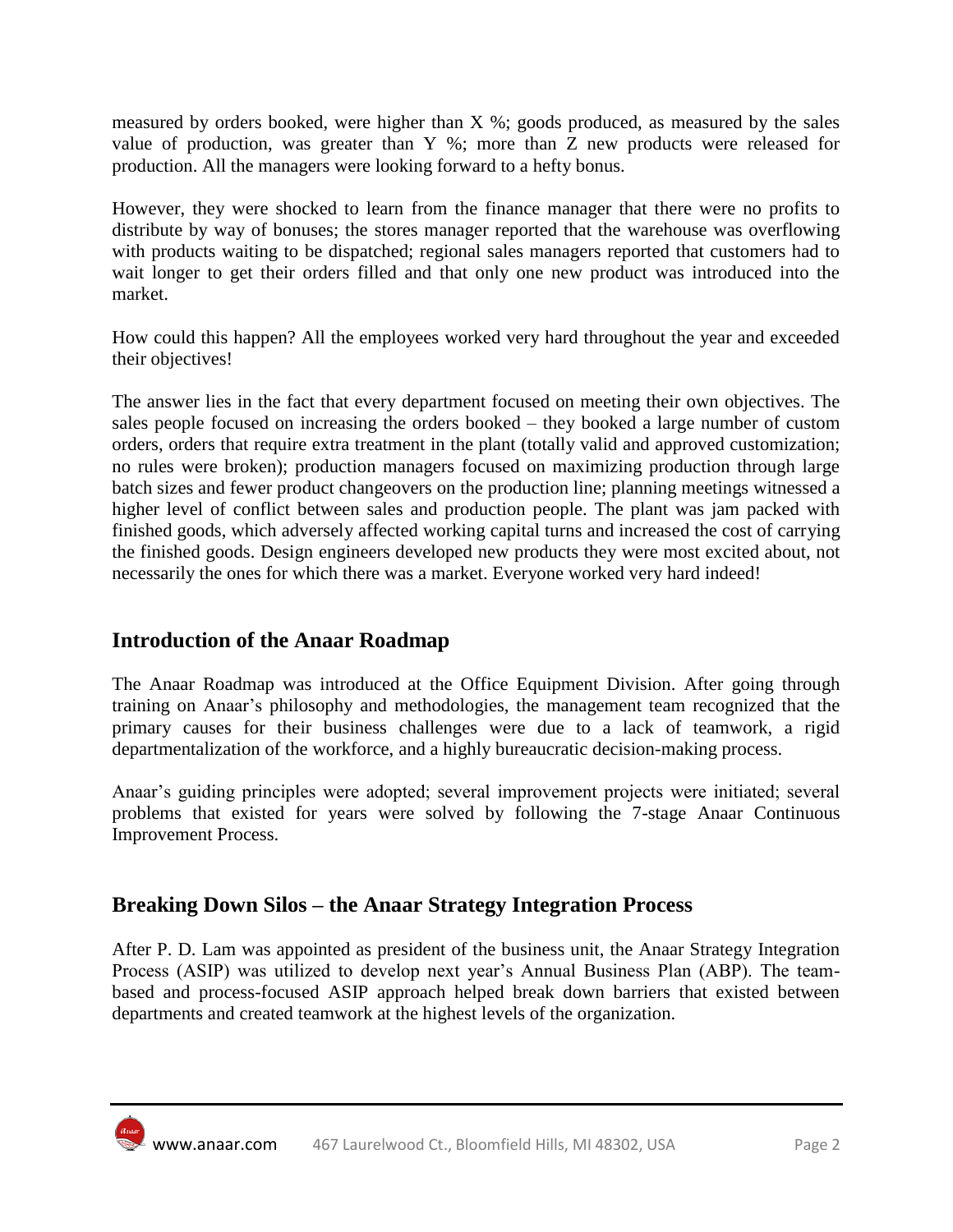The following goals for the entire business unit were selected:

- Revenues as measured by billed sales products dispatched to customers and invoiced
- Profits as measured by gross margin
- New product introduction revenues generated by products less than 3-years old
- Working capital turns

With active involvement of the president, the senior management group deliberated intently in cross-functional teams and:

- Identified the constraints that existed in the current way of doing things
- Identified things that needed to be done differently to remove the constraints
- Initiated several cross-functional teams to pursue improvement projects, in all areas of the business, using the Anaar Continuous Improvement Process

All department managers were told that the bonuses for all would be determined by how well the entire business unit performs on the above goals.

At every opportunity, Lam stressed the importance of defining and improving processes in all aspects of the business. He demanded and encouraged cross-functional teamwork.

During the year, the nature of interaction between departments changed dramatically – the once prevalent climate of protecting one's turf changed into an environment focused on better satisfying customers, external as well as internal. The sales teams focused first on generating orders that required less customization; design engineers focused on external customers' needs and manufacturing ease; production planning teams developed production plans with a focus on faster dispatches to customers. The efforts of all the departments were aligned to business goals, and not departmental targets.

For example, the production manager would call the sales manager every morning to ask what new orders have been received and as to what changes he needed to make, to their once sacrosanct production plans, in order to quickly fill the orders and invoice customers. They changed the colors on their paint lines twice a day compared to the earlier practice of changing once in two weeks, even though it adversely impacted the paint shop manager's budget!

### **Transformation of Work Culture**

The constancy of purpose and leadership demonstrated by Lam and his management team, and the implementation of the Anaar methodologies, resulted in sustaining the transformation of work culture. Internal customer focus was much strengthened and numerous internal processes got streamlined. Cross-functional teamwork became a way of life. Conflicts between departments decreased and working environment improved, creating a true win-win atmosphere. External customer satisfaction increased and along with that sales, and the bottom-line.